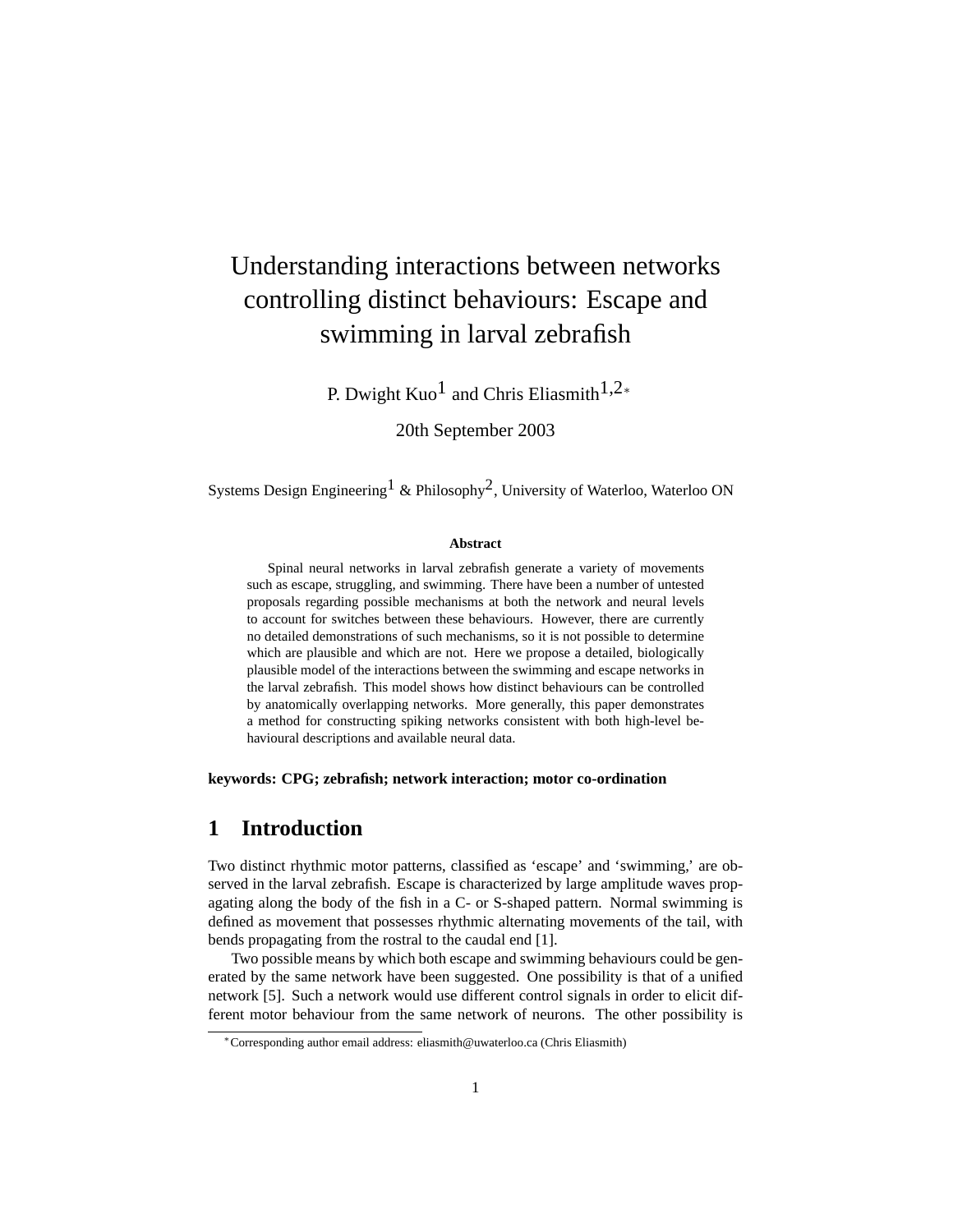that there exist separate classes of spinal interneurons implicated in the different behaviours.

Anatomical and functional evidence clearly shows that there are differences in the spinal networks of zebrafish during escape and swimming movements, supporting the second hypothesis [4]. Nevertheless, because swimming and escape are produced by the same muscles and motoneurons in fish, there must be some interaction between the interneurons responsible for these behaviours.

# **2 Larval Zebrafish System Description**

The two classes of interneuron included in the model are the circumferential descending (CiD) interneurons and the multipolar commisural descending (MCoD) interneurons.

In zebrafish larvae, CiD interneurons have been found to be active during escapes but not swimming [4]. CiD interneurons are characterized by sparse dendrites and ventrally projecting, ipsilateral axons [4]. CiD interneurons are generally found in the middle and dorsal regions along the dorso-ventral extent of the spinal cord [4].

The MCoDs are ventrally and laterally positioned compared to the CiD interneurons and have elaborate dendritic arbors. The MCoD has been found to be active during swimming but not escape [4].

### **3 Control Theoretic Model**

We describe the zebrafish in a horizontal plane as a set of finite length rods (vertebrae) connected by muscles whose tensions result in the desired swimming motion. Analysis of this simple model results in the following Fourier decomposition of the tensions as a function of time, frequency,  $\omega$ , and lengthwise position, z:

$$
T(z,t; \mathbf{x}) = \kappa \left( \sum_{n=1}^{N} x_{2n}(t) \cos(2\pi nz) + x_{2n+1}(t) \sin(2\pi nz) \right) \tag{1}
$$

where  $k = \frac{2\pi}{L}$  and  $\kappa$  is a constant whose value is determined by k, the wave amplitude, a viscosity coefficient, and the ratio of vertebrae height and length. As well,  $x_0(t) = -\cos(\omega t), x_1(t) = -\sin(\omega t)$ , and  $x_2 = \cos(\omega t)$ . The dynamics of these coefficients form a simple oscillator. These dynamics can be represented using the dynamics state equation from standard control theory,

$$
\frac{d\mathbf{x}}{dt} = \mathbf{A}\mathbf{x}(t) + \mathbf{B}\mathbf{u}(t) \tag{2}
$$

where  $x$  are the amplitudes of the coefficients in the orthonormal space,  $A$  is the oscillator dynamics matrix, and B is the input matrix which controls the start up behaviour of the model. Following Eliasmith and Anderson's model of the lamprey eel,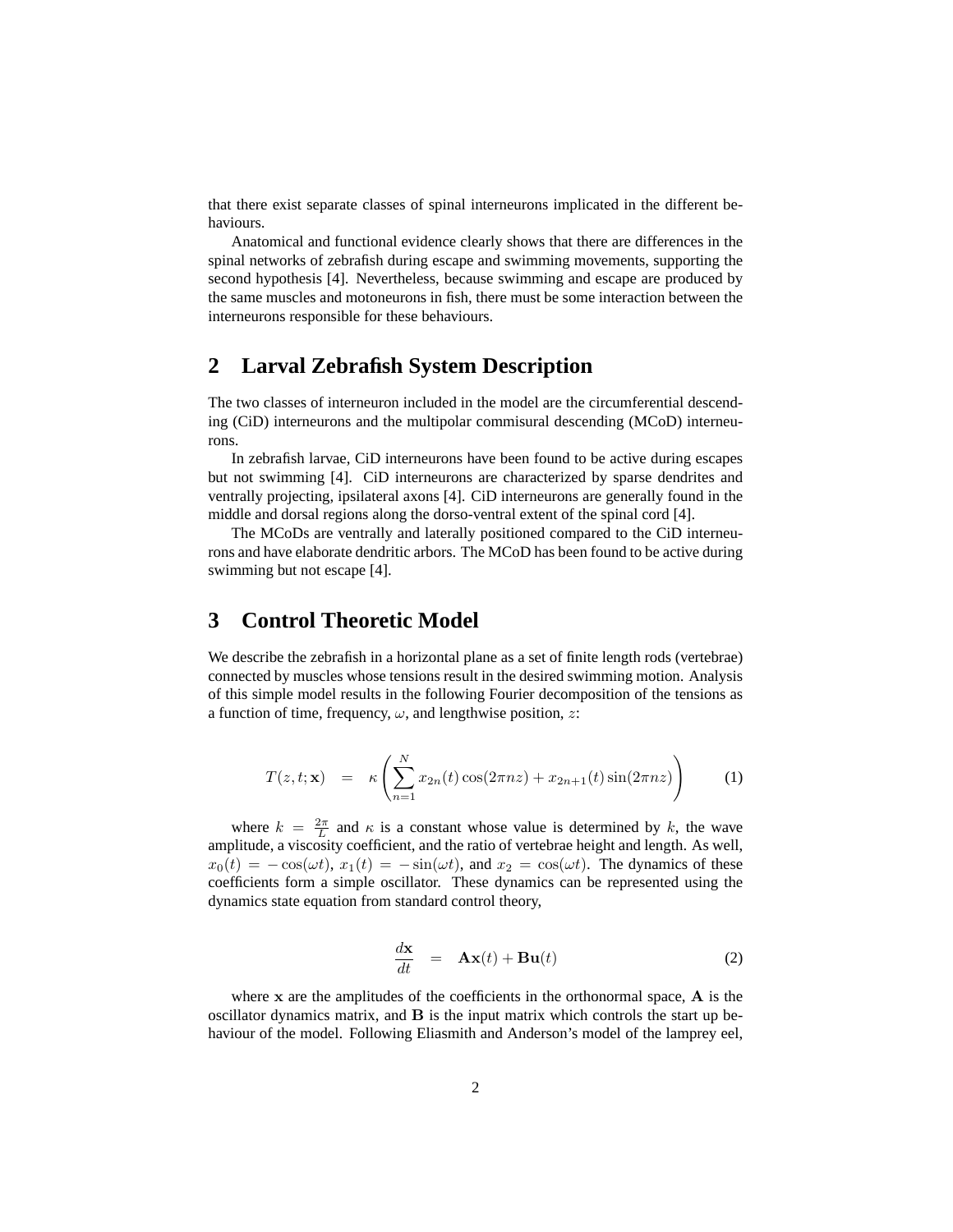the dynamics matrix,  $A$ , can be decomposed into a dampening term to remove unwanted, higher frequency distortions,  $A_{damp}$ , and a steady state oscillator matrix,  $A_{osc}$ [2]. We then define an escape signal,  $E(t)$ , as either  $\pm 1$  for left or right stimulation (resulting in an escape in the opposite direction), and 0 during normal swimming. Thus, the matrices describing escape and swimming can be written as:

$$
\mathbf{A}_{damp} = \begin{bmatrix} -\alpha & 0 & -\alpha \\ 0 & 0 & 0 \\ -\alpha & 0 & -\alpha \end{bmatrix}
$$
 (3)

$$
\mathbf{A}_{osc} = \begin{bmatrix} 0 & \omega(1-E) & 0 \\ -\frac{1}{2}\omega(1-E) & 0 & \frac{1}{2}\omega(1-E) \\ 0 & -\omega(1-E) & 0 \end{bmatrix}
$$
(4)

$$
\mathbf{B} = \begin{bmatrix} \frac{1}{2} & -vE(x_1 - 1) & -\frac{1}{2} \\ 0 & 1 & -vEx_2 \\ -\frac{1}{2} & vE(x_3 + 1) & \frac{1}{2} \end{bmatrix}
$$
(5)

When an escape bend occurs, the dynamics matrix goes to zero. This is accomplished by including a nonlinearity in the  $A_{osc}$  matrix, which is controlled by E; i.e., E is 0 for no escape, and 1 for a leftward escape. An additional matrix,  $A_{damp}$  is added to  $A_{osc}$  because the representations of  $x_0$  and  $x_2$  in a neural population cannot be assumed to be perfect. Any error in either of these two components leads to a rapidly increasing error in the now non-zero derivatives of  $x_0$  and  $x_2$  [2]. The damping in  $A_{damp}$  counteracts this error.

To control startup, the constant portion of the input matrix B is multiplied by a step input  $u(t)$ . This causes the model to display exponential start-up behaviour until the desired amplitude is reached. Escape behaviour is incorporated by multiplying the escape signal  $E$  by the rate constant  $v$ , which controls the speed with which the system responds to an escape stimulus. The input signal  $u(t)$  is the superposition of the escape signal and the start-up signal, where it is assumed for simplicity that these signals do not overlap in time.

In sum, the switch between behaviours is described by the model as follows: During regular swimming, the model zebrafish swims in steady state determined by  $\mathbf{A}_{osc}$  with a traveling wave whose temporal frequency is controlled by  $\omega$ . When the escape signal  $E(t)$  is active, the normal swimming motion is interrupted, so the amplitudes of  $\mathbf{A}_{osc}$ are forced to zero. However, the B matrix become active during an escape and elicits the rapid, characteristic C-shaped escape motion. When the escape signal is removed the amplitudes of  $A_{osc}$  once again dominate and normal swimming is resumed.

#### **4 Neural Model**

In order to investigate the interactions between the escape and swimming interneurons, a neural model with two distinct populations of neurons can be constructed that displays both escape and swimming. Given the previous high-level characterization of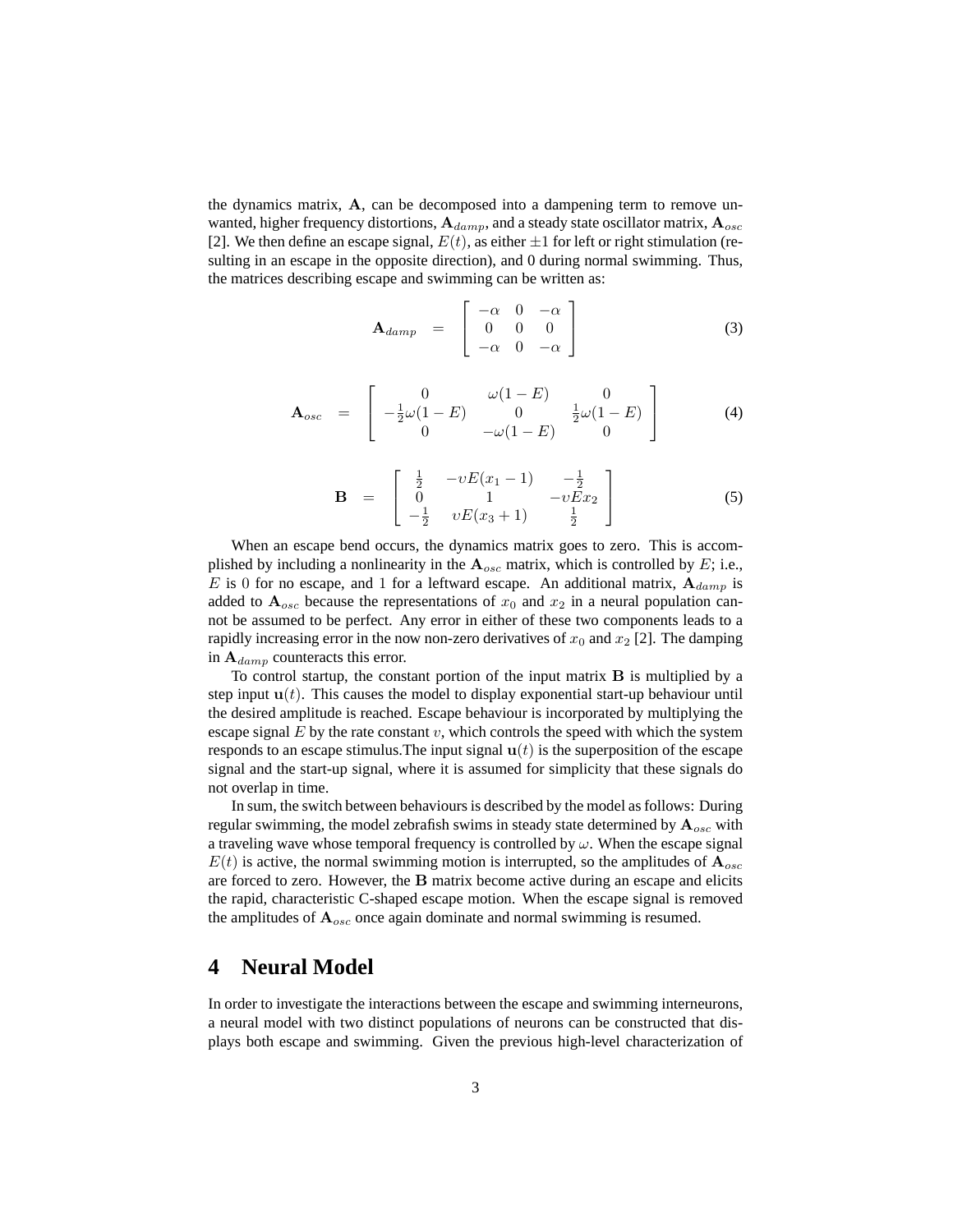the system dynamics and behaviour, a neurologically plausible representation can be constructed using the methods described in Eliasmith and Anderson [2].

As a result, we define the encoding and decoding of the coefficients, x, being represented in the neural population to be of the form:

$$
\sum_{n} \delta_{i}(t - t_{n}) = G_{i} \left[ \alpha_{i} \left\langle \tilde{\phi}_{i} \left( h_{i}(t) * [\mathbf{A}^{\prime} \mathbf{x}(t) + \mathbf{B}^{\prime} \mathbf{u}(t)] \right) \right\rangle_{m} + J_{i}^{bias} \right] \text{Encoding}
$$
\n
$$
\hat{\mathbf{x}}(t) = \sum_{in} \delta_{i}(t - t_{n}) * \phi_{i}^{*}(t) \text{Decoding}
$$
\n(6)

where

$$
\mathbf{A}' = \tau \mathbf{A} + \mathbf{I} \tag{7}
$$

$$
\mathbf{B}' = \tau \mathbf{B}.
$$

relates the previous control system to the neural control system. Here,  $\phi_i^{\mathbf{x}}(t)$  is the linear population-temporal filter,  $\tilde{\phi}_i$  is the encoding vector,  $G_i$  is the leaky-integrate and fire nonlinearity,  $\alpha_i$  and  $J^{bias}$  map the input vector into soma current,  $\tau$  is the synaptic time constant, and  $\delta_i(t - t_n)$  are spikes from neuron i emitted at time  $t_n$ . In addition, we analogously define a 'control population' of neurons that encode the escape signal E, the frequency  $\omega$  and the startup signal u.

We now introduce an intermediate level model between the high level description previously presented and the neural model. Such an intermediate level serves two purposes: The first is to better match the physiology of the larval zebrafish. The larval zebrafish is composed of 30 segments that have individual local tensions which can then be simulated individually and/or at the neuron level. The second reason is to allow reductions in computational complexity. Simulating all segments at the level of single spiking neurons can be computationally expensive.

We represent the local tensions using Gaussian encoding functions along the length of the fish:

$$
T(z,t) = \kappa \left( \sum_{n=1}^{N} a_m(t) e^{(-(z-m*dz))^2} \right) \tag{8}
$$

where  $a_m(t)$  is the amplitude of the mth gaussian segment centered at the point  $zm = m * dz$ . Note that the non-linear computations necessary to implement this control structure are computed in a network of 1200 LIF neurons presumed to reside in the fish's brainstem. This is the control population that provides signals for frequency, escape, and startup behaviours.

From figure (1), it can be seen that the MCoD interneurons which encode x have dense local connectivity. This correlates well with the known neural data indicating that MCoD cells have elaborate dendritic arbors [4].

Figure (2) shows the connectivity between the 1200 neurons of the control population and the 30 segments of the model. It can be seen that the connection weights are fairly sparse and have longer range projections along the 30 segment length of the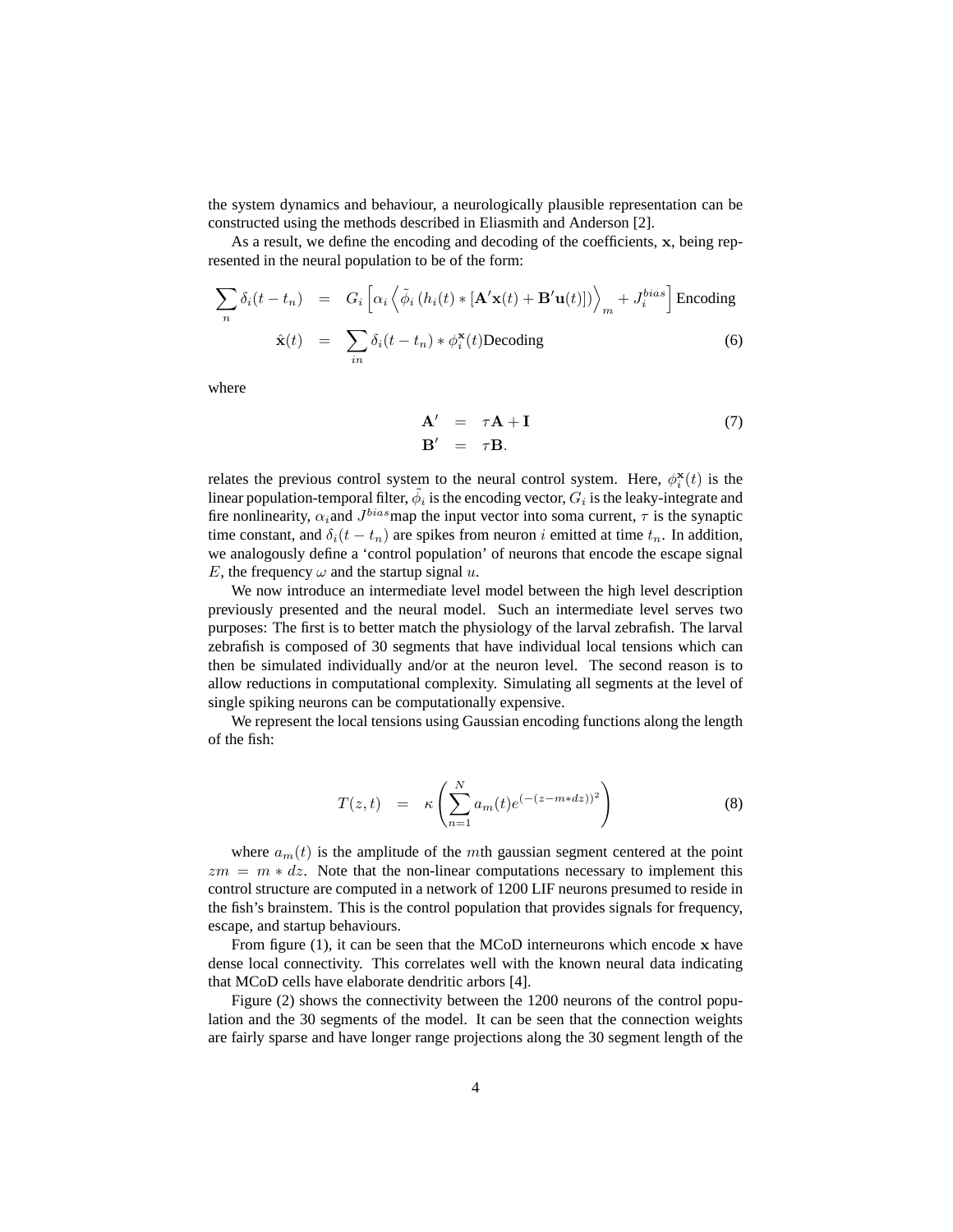larval zebrafish model. This correlates well with the neurophysiology since the axons of CiD cells are known to extend to up to 13 segments along the length of the zebrafish [4].

Simulation of this neural control structure in a hydrodynamical model based on one created by Mason et al. [3] leads to the correct swimming motions (results not shown).

## **5 Conclusions**

The resulting network both maps well to the previously described physiology and produces a switch between swimming and escape behaviours as desired. In particular, MCoD cells are elements of the network encoding x, which have similar, dense connections and project contralaterally. CiD neurons share sparse connectivity, and longer range projections with neurons in the population encoding  $E$ . In addition, the resulting connectivity for the interactions between the CiD and MCoD cells provide testable predictions regarding the interaction between these two classes of neurons. Thus, a biologically plausible mechanism for coordinating the switch between these two kinds of behaviour is demonstrated by the model.

### **6 Acknowledgements**

Thanks to Donald Grierson, Charles H. Anderson, Joel Burdick and Richard Mason for helpful discussions. This work is supported by the National Science and Engineering Research Council of Canada, the Canadian Foundation for Innovation, the Ontario Innovation Trust and the McDonnell Project in Philosophy and the Neurosciences.



Figure 1: Connectivity between segments representing MCoD interneurons. The dense interconnections map well to known physiology.